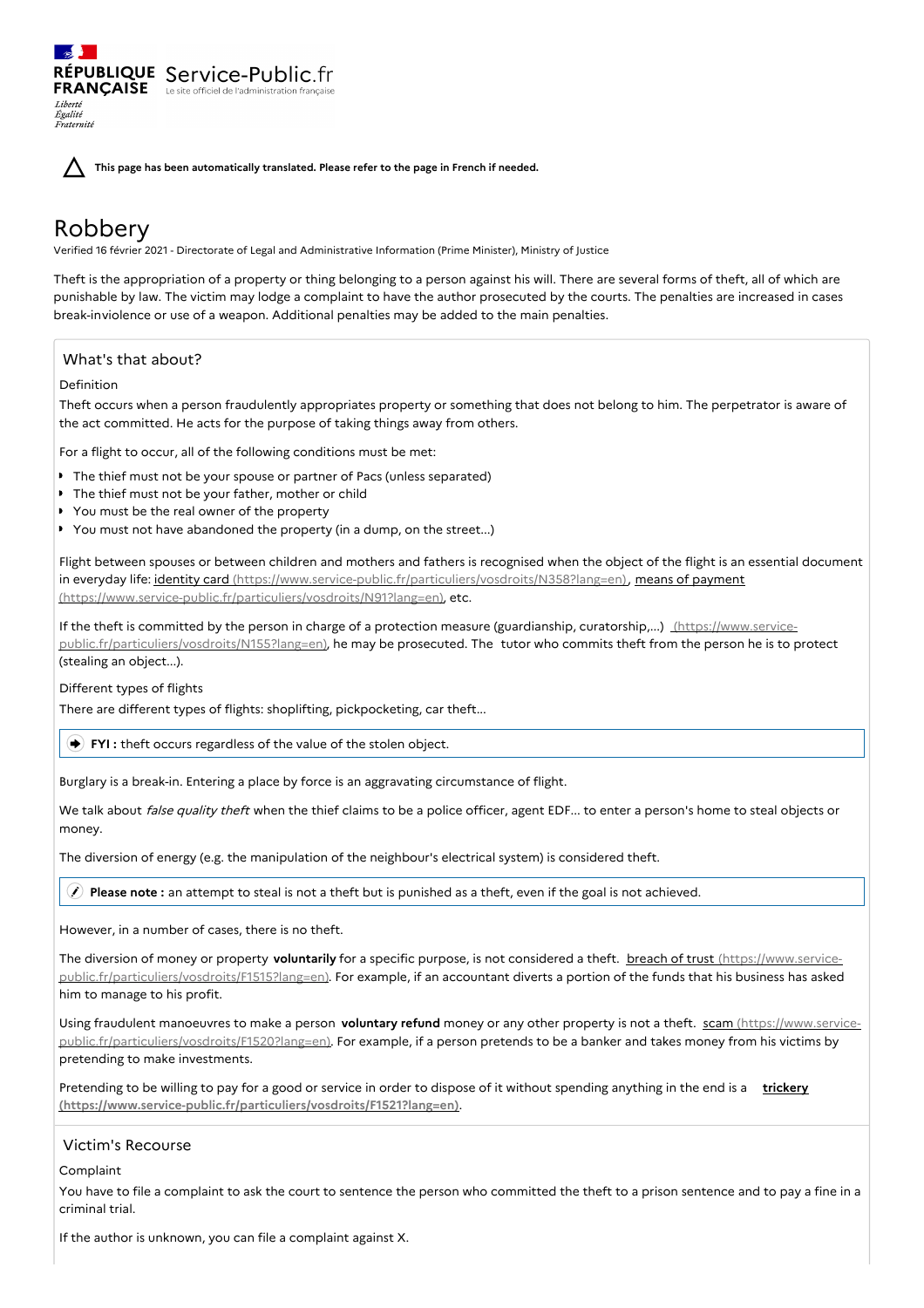You must file a complaint within 6 years. Otherwise, your complaint will not be considered by the courts.

### On site

You must go to a police station or the police force of your choice.

Who shall I contact

Police [\(http://www.interieur.gouv.fr/Contact/Contacter-une-brigade-de-gendarmerie-ou-un-commissariat-de-police\)](http://www.interieur.gouv.fr/Contact/Contacter-une-brigade-de-gendarmerie-ou-un-commissariat-de-police)

The police or gendarmerie are obliged to register the complaint.

The complaint is then transmitted to the public prosecutor to decide on the follow-up (investigation, classification without further action...).

If you don't know the author of the facts, you can complete a pre-complaint online before you move.

You will then get an appointment and the police or gendarmes will already have the elements of your complaint when you arrive.



Directorate of Legal and Administrative Information (Dila) - Prime Minister

Go to document template  $\mathbb{E}$ [\(https://www.service-public.fr/simulateur/calcul/Porter\\_plainte\)](https://www.service-public.fr/simulateur/calcul/Porter_plainte)

Who shall I contact

Court or Proximity Court E [\(https://www.justice.fr/recherche/annuaires\)](https://www.justice.fr/recherche/annuaires)

You can send your complaint by registered letter or by simple letter. You can also file your complaint directly at the court reception. In all cases, you will receive a receipt as soon as the public prosecutor's office has registered your complaint.

**Warning :** in case of <sup>a</sup> home break-in, you should not touch anything until the police or the gendarmerie arrive.

You can be assisted by a lawyer if you wish.

Who shall I contact

**Lawyer & [\(https://www.cnb.avocat.fr/annuaire-des-avocats-de-france\)](https://www.cnb.avocat.fr/annuaire-des-avocats-de-france)**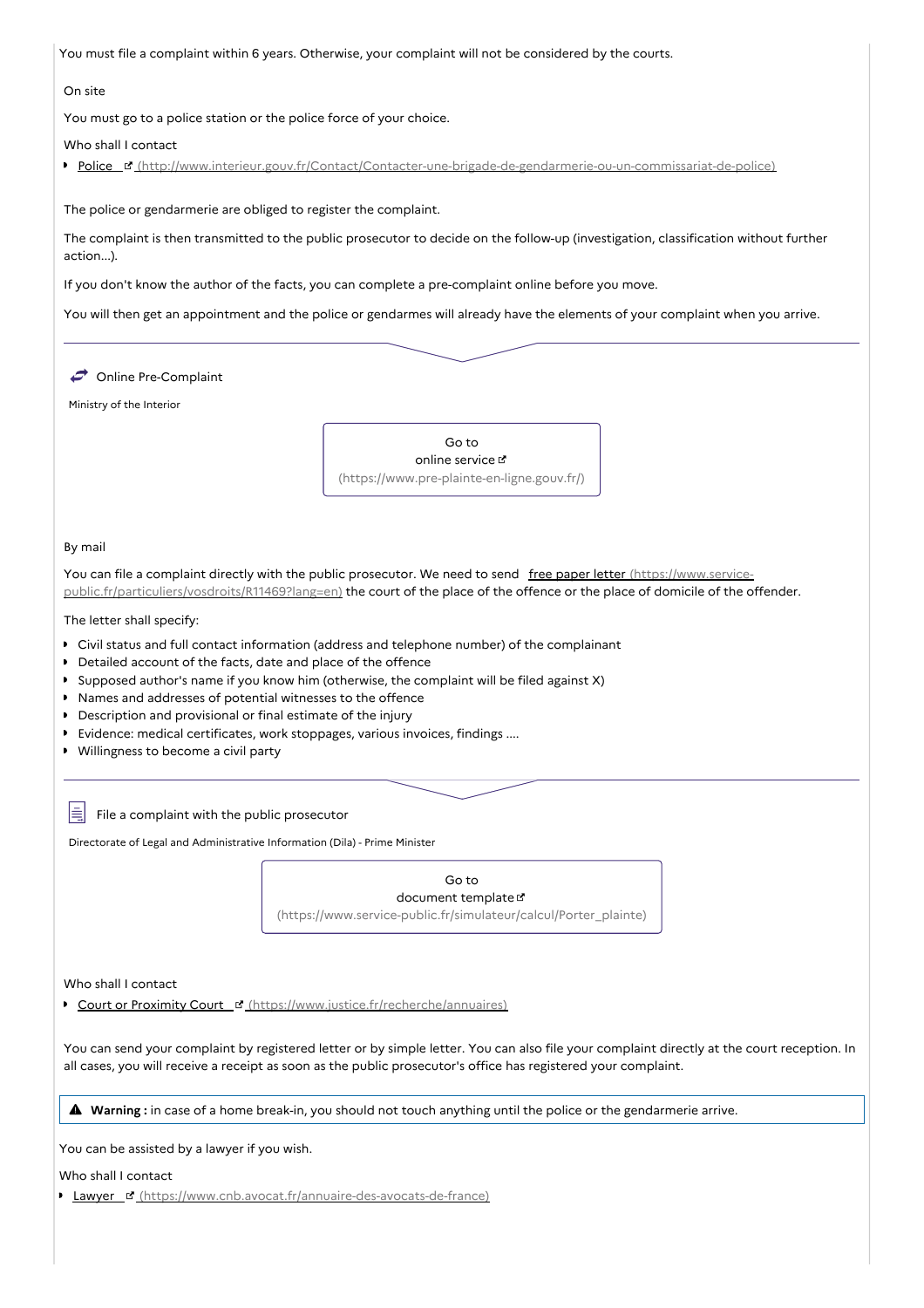**Please note :** if you have low resources, you can apply for legal aid [\(https://www.service-public.fr/particuliers/vosdroits/F18074?](https://www.service-public.fr/particuliers/vosdroits/F18074?lang=en) lang=en) to pay the full or partial expenses of a lawyer.

Compensation for injury

You can request damages [\(https://www.service-public.fr/particuliers/vosdroits/F1422?lang=en\)](https://www.service-public.fr/particuliers/vosdroits/F1422?lang=en) for compensation for the damage caused by the theft by constituting you civil following the lodging of a complaint. You can request a copy of a report of complaint. This coin can be claimed by your insurance.

The damage to be repaired concerns both the object of the theft (if it cannot be returned) and the related damage (fractured door, moral damage...).

Most of the time, the criminal conviction and the claim are processed at the same time.

Other steps

If the theft involves means of payment, you must block them at your bank:

- **Blocking Credit Card** [\(https://www.service-public.fr/particuliers/vosdroits/F2428?lang=en\)](https://www.service-public.fr/particuliers/vosdroits/F2428?lang=en)
- Check opposition [\(https://www.service-public.fr/particuliers/vosdroits/F2409?lang=en\)](https://www.service-public.fr/particuliers/vosdroits/F2409?lang=en)

If the flight involves important documents, you must report it to the appropriate authorities:

- ID [\(https://www.service-public.fr/particuliers/vosdroits/F1759?lang=en\)](https://www.service-public.fr/particuliers/vosdroits/F1759?lang=en)
- Passport [\(https://www.service-public.fr/particuliers/vosdroits/F21247?lang=en\)](https://www.service-public.fr/particuliers/vosdroits/F21247?lang=en)
- Driver's licence [\(https://www.service-public.fr/particuliers/vosdroits/F1450?lang=en\)](https://www.service-public.fr/particuliers/vosdroits/F1450?lang=en)
- carte grise [\(https://www.service-public.fr/particuliers/vosdroits/F1726?lang=en\)](https://www.service-public.fr/particuliers/vosdroits/F1726?lang=en)
- Vital Health Insurance Card [\(https://www.service-public.fr/particuliers/vosdroits/F265?lang=en\)](https://www.service-public.fr/particuliers/vosdroits/F265?lang=en)

If the flight involves mobile [\(https://www.service-public.fr/particuliers/vosdroits/F34123?lang=en\),](https://www.service-public.fr/particuliers/vosdroits/F34123?lang=en) you must ask to block your line. It is also possible to run your insurance.

In case of burglary at your home, you can be compensated through your home insurance (https://www.service[public.fr/particuliers/vosdroits/F2028?lang=en\).](https://www.service-public.fr/particuliers/vosdroits/F2028?lang=en) You need to assess your damage.

In case of theft or attempted theft of your vehicle, you can operate your car insurance (https://www.service[public.fr/particuliers/vosdroits/F2692?lang=en\).](https://www.service-public.fr/particuliers/vosdroits/F2692?lang=en)

Return of stolen item

If the stolen object was found during the police or gendarmerie investigation, you can request its return during the investigation or after the trial.

You have to use the form and send it to the court.

Application for the return of an object placed in the hands of a court

Cerfa n° 13488\*03 - Ministry of Justice

Go to form(pdf -  $86.5$  KB) $C$ [\(https://www.formulaires.service-public.fr/gf/cerfa\\_13488.do\)](https://www.formulaires.service-public.fr/gf/cerfa_13488.do)

Who shall Lcontact

Court or Proximity Court [\(https://www.justice.fr/recherche/annuaires\)](https://www.justice.fr/recherche/annuaires)

 **Please note :** one website [\(https://www.service-public.fr/particuliers/vosdroits/R19921?lang=en\)](https://www.service-public.fr/particuliers/vosdroits/R19921?lang=en) allows you to view some stolen objects found by the police and whose real owners are unknown.

## Penalties

Theft is punishable **3** years in prison and €45,000 fine.

It is the author's will to steal that is condemned. Thus, the penalty is applicable even if the author returns the object after its theft or if there has only been an attempt to steal it.

An attempt is made to steal if the perpetrator started committing the offence but stopped it due to external circumstances. For example, if a burglar forces the door of a house, but leaves because an alarm has sounded.

The applicable maximum penalty shall be increased depending on the nature of the aggravating circumstances. This can range from 5 years to life imprisonment and up to €150 000 fine.